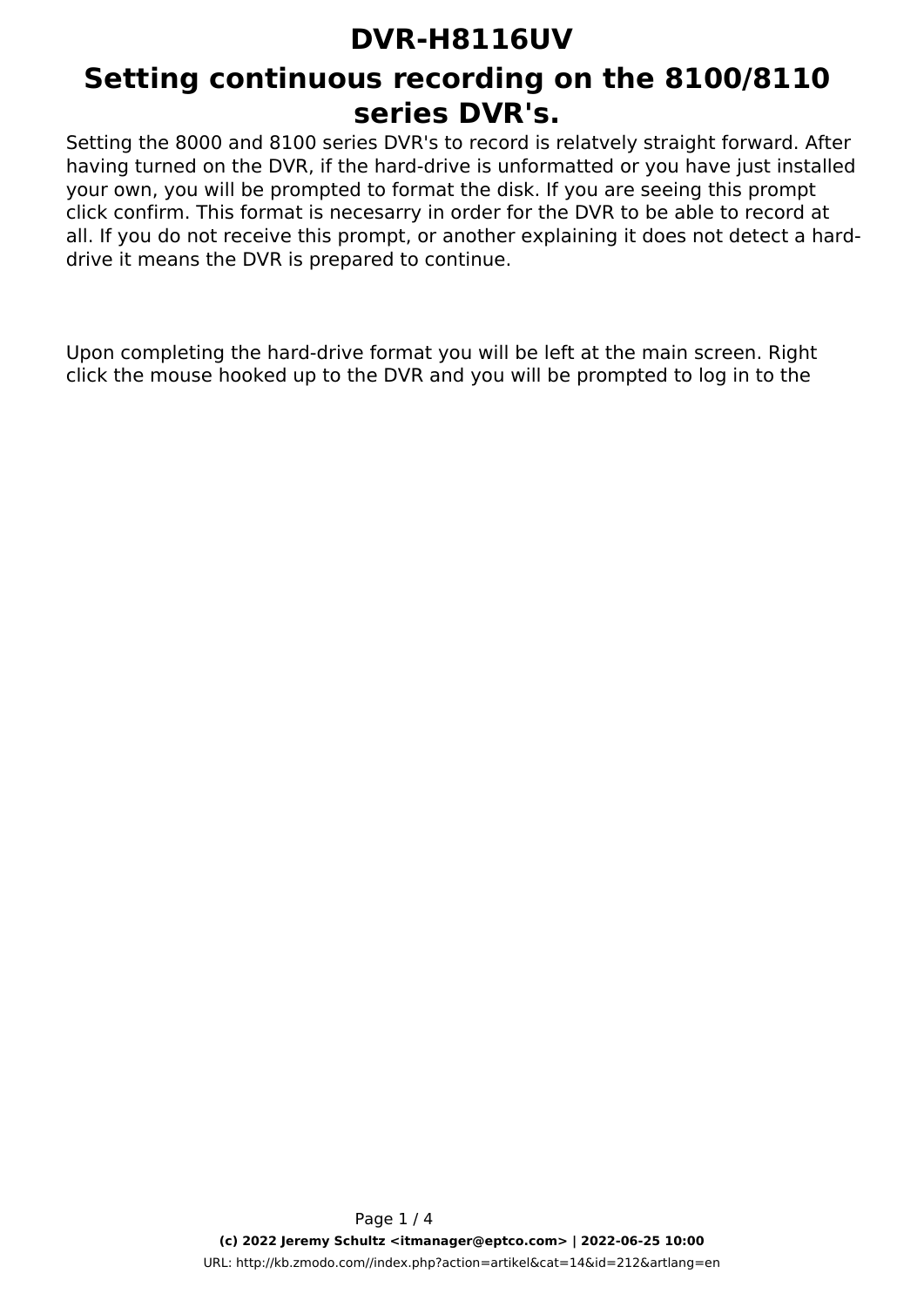DVR. The default<sup>c</sup>p2022 Jeremy Schultz dimanager@eptco.com> | 2022-06-25 10:00 Page 2 / 4 [URL: http://kb.zmodo.com//index.php?action=artikel&cat=14&id=212&artlang=en](http://kb.zmodo.com//index.php?action=artikel&cat=14&id=212&artlang=en)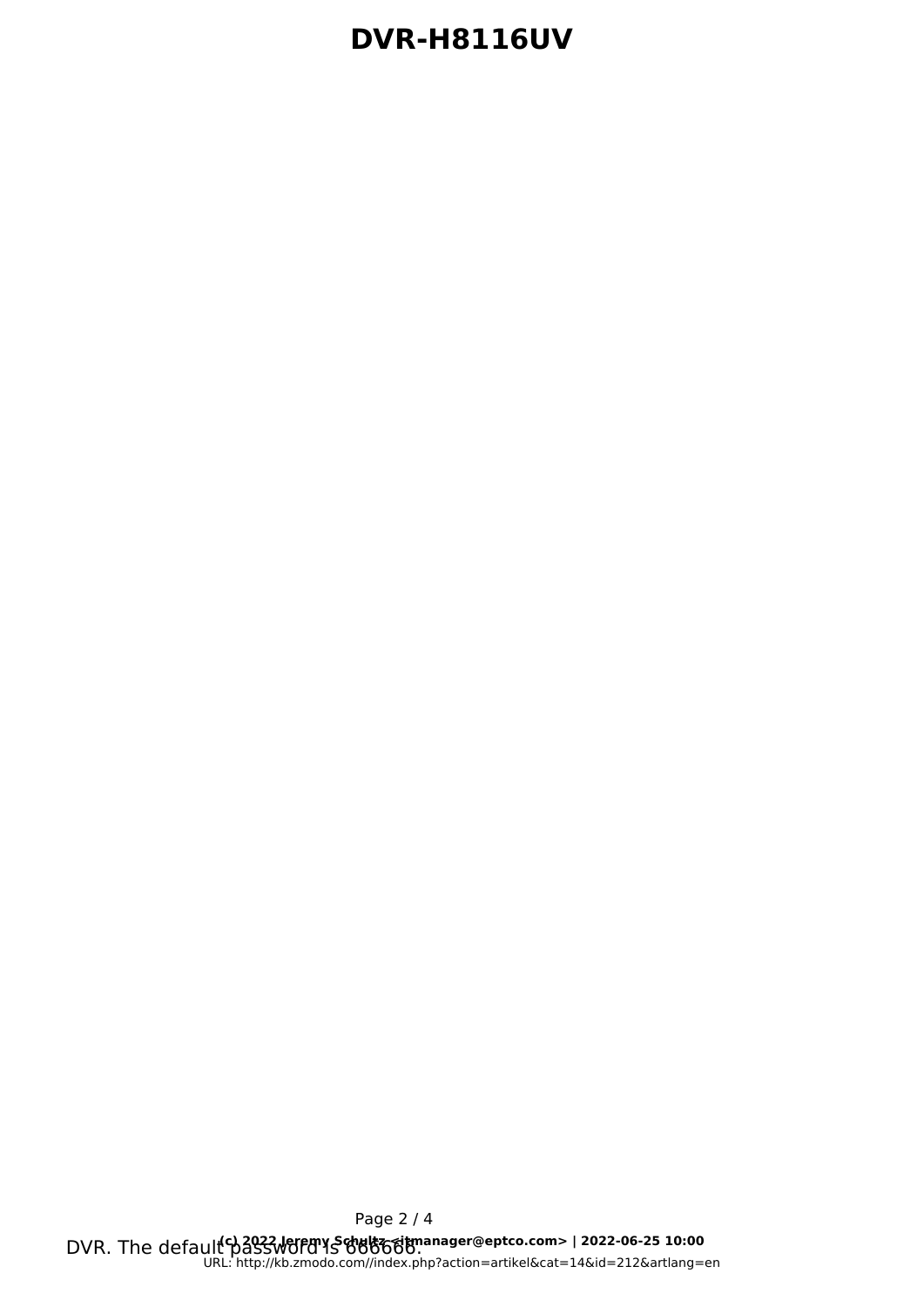After loging in you right click the mouse again to bring up the sub-menu as shown below. Select the "Set Recording" option in the sub menu.

When selected you will be presented with a window displaying the option to set automatic recording, manual recording, or stop recording. Select the "ALL" button next to the "Manual" option. Alternatively you may select individual channels to set continuous recording on.

Finally hit "Confirm" and you will receive a message confirming the change.